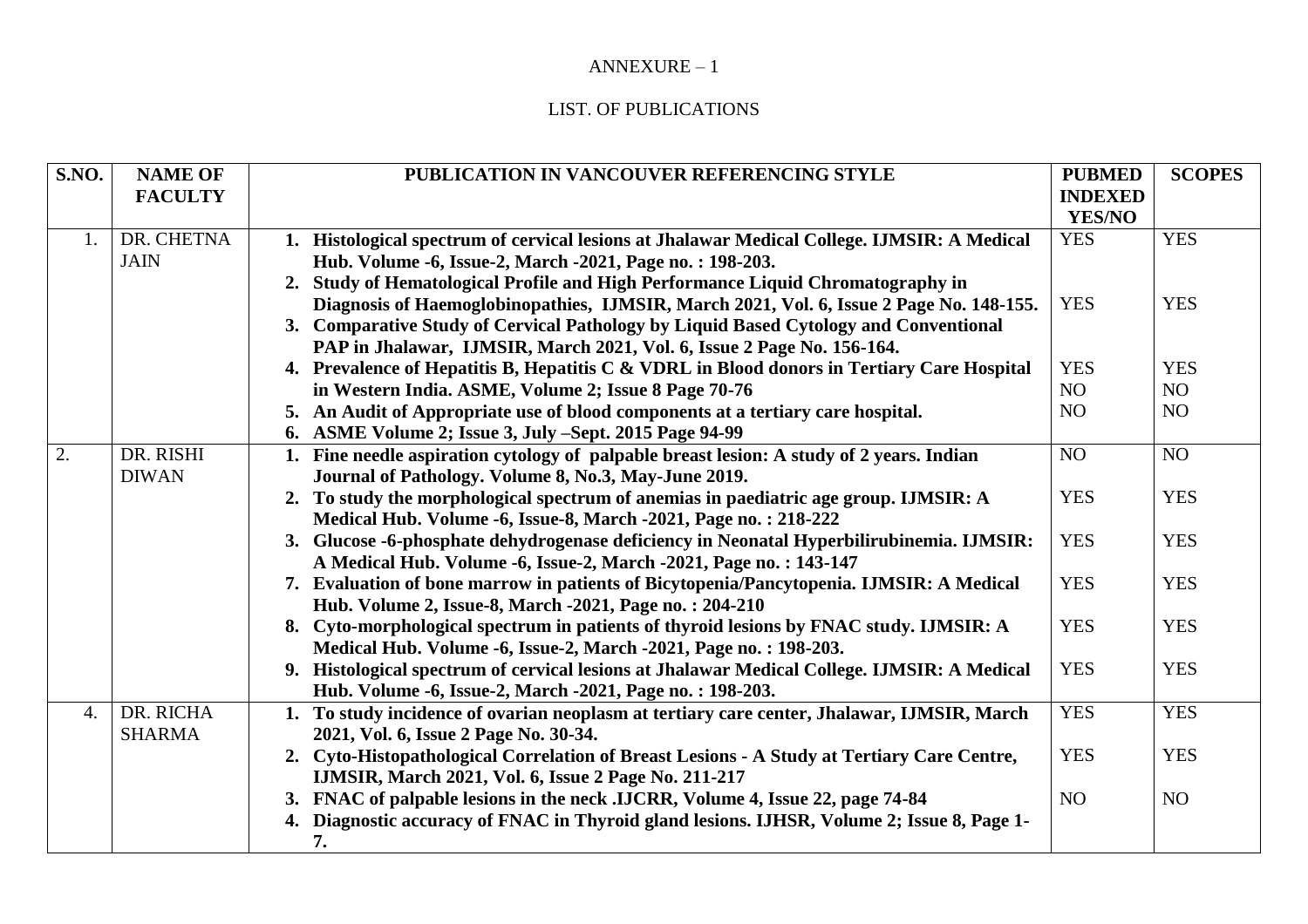|    |               | 5. Prevalence of Hepatitis B, Hepatitis C & VDRL in Blood donors in Tertyiary Care Hospital                                                                              | NO              | NO         |
|----|---------------|--------------------------------------------------------------------------------------------------------------------------------------------------------------------------|-----------------|------------|
|    |               | in Western India. ASME, Volume 2; Issue 8 Page 70-76                                                                                                                     |                 |            |
|    |               | 6. An Audit of Appropriate use of blood components at a tertiary care hospital. ASME                                                                                     |                 |            |
|    |               | Volume 2; Issue 3, July -Sept. 2015 Page 94-99                                                                                                                           |                 |            |
| 2. | DR. SUMIT P.  | 1. A Retrospective analysis of abnormal cervical cytology detected by pap smear. IJMSE                                                                                   | NO              | NO         |
|    | <b>RATHOD</b> | PLSSN - 2348-4438 ELSSN 2349-3208, 2016 Vol. 2, issue No. 4.                                                                                                             |                 |            |
|    |               | 2. Re-evaluation of conrentional cervical smear with particular refence to revised Bethesda                                                                              |                 |            |
|    |               | system critenia a 5 year blind retrospective and prospective study. Annals of pathology $\&$                                                                             | NO              | NO         |
|    |               | laboratory medicine (Accepted), 2016, PLSSN 2394-6466, ISSN (Online) 2349-6983.                                                                                          |                 |            |
|    |               | 3. To study the pattern of various cervical lesion in women attending tertiary care center                                                                               |                 |            |
|    |               | Jhalawar Medical College, Jhalawar, IJMSIR, March 2021, Vol. 6, Issue 2 Page No. 247-                                                                                    |                 |            |
|    |               | 251                                                                                                                                                                      |                 |            |
|    |               |                                                                                                                                                                          | <b>YES</b>      | <b>YES</b> |
| 3. | DR. MANISH    | 1. A Retrospective Analysis Of Abnormal Cervical Cytology Detected By Pap Smear                                                                                          | NO <sub>1</sub> | NO         |
|    | <b>KUMAR</b>  | ,International Journal of Medical Science and Education p ISSN-2348 4438 eISSN-2349-                                                                                     |                 |            |
|    |               | 3208, Vol.2; Issue: 3; April-June 2016,                                                                                                                                  |                 |            |
|    |               |                                                                                                                                                                          |                 |            |
|    |               | 2. The Role Of Fine Needle Aspiration Cytology In Evaluation Of Neck Masses, IOSR Journal<br>of Dental and Medical Sciences (IOSR-JDMS) e-ISSN: 2279-0853, p-ISSN: 2279- |                 |            |
|    |               | 0861. Volume 17, Issue 6 Ver. 7 (June. 2018), PP 23-29,                                                                                                                  | NO              | NO         |
|    |               | 3. Distribution Of Blood Groups In Blood Donors In The Blood Bank, Jhalawar Hospital &                                                                                   |                 |            |
|    |               | Medical College Society, Jhalawar, Rajasthan, IOSR Journal of Dental and Medical Sciences                                                                                |                 |            |
|    |               |                                                                                                                                                                          | NO              | NO         |
|    |               | (IOSR-JDMS) e-ISSN: 2279-0853, p-ISSN: 2279-0861. Volume 17, Issue 8 Ver. 3 (August.                                                                                     |                 |            |
|    |               | 2018), PP 29-33<br>4. Prevalence of malaria among blood donors in blood bank, Jhalawar Hospital & Medical                                                                |                 |            |
|    |               | College Society, Jhalawar, Rajasthan. Pathology Update: Tropical Journal of Pathology &                                                                                  |                 |            |
|    |               | Microbiology. Print ISSN: 2456-9887, Online ISSN: 2456-1487, February, 2019/ Vol 5/                                                                                      | NO              | NO         |
|    |               | <b>Issue 2</b>                                                                                                                                                           |                 |            |
|    |               | 5. Prevalence of hepatitis C virus among blood donors in Blood Bank of Jhalawar Hospital &                                                                               |                 |            |
|    |               | Medical College Society, Jhalawar, Rajasthan. Pathology Update: Tropical Journal of                                                                                      |                 |            |
|    |               | Pathology & Microbiology. Print ISSN: 2456-9887, Online ISSN: 2456-1487, March, 2019/                                                                                    | NO              | NO         |
|    |               | Vol 5/ Issue 3                                                                                                                                                           |                 |            |
|    |               | 6. Glucose -6-phosphate dehydrogenase deficiency in Neonatal Hyperbilirubinemia. IJMSIR:                                                                                 |                 |            |
|    |               | A Medical Hub. Volume -6, Issue-2, March -2021, Page no.: 143-147                                                                                                        |                 |            |
|    |               | 7. To study the pattern of various cervical lesion in women attending tertiary care center                                                                               | <b>YES</b>      | <b>YES</b> |
|    |               | Jhalawar Medical College, Jhalawar, IJMSIR, March 2021, Vol. 6, Issue 2 Page No. 247-                                                                                    |                 |            |
|    |               | 251.                                                                                                                                                                     |                 |            |
|    |               | 8. To study incidence of ovarian neoplasm at tertiary care center, Jhalawar, IJMSIR, March                                                                               | <b>YES</b>      | <b>YES</b> |
|    |               |                                                                                                                                                                          |                 |            |